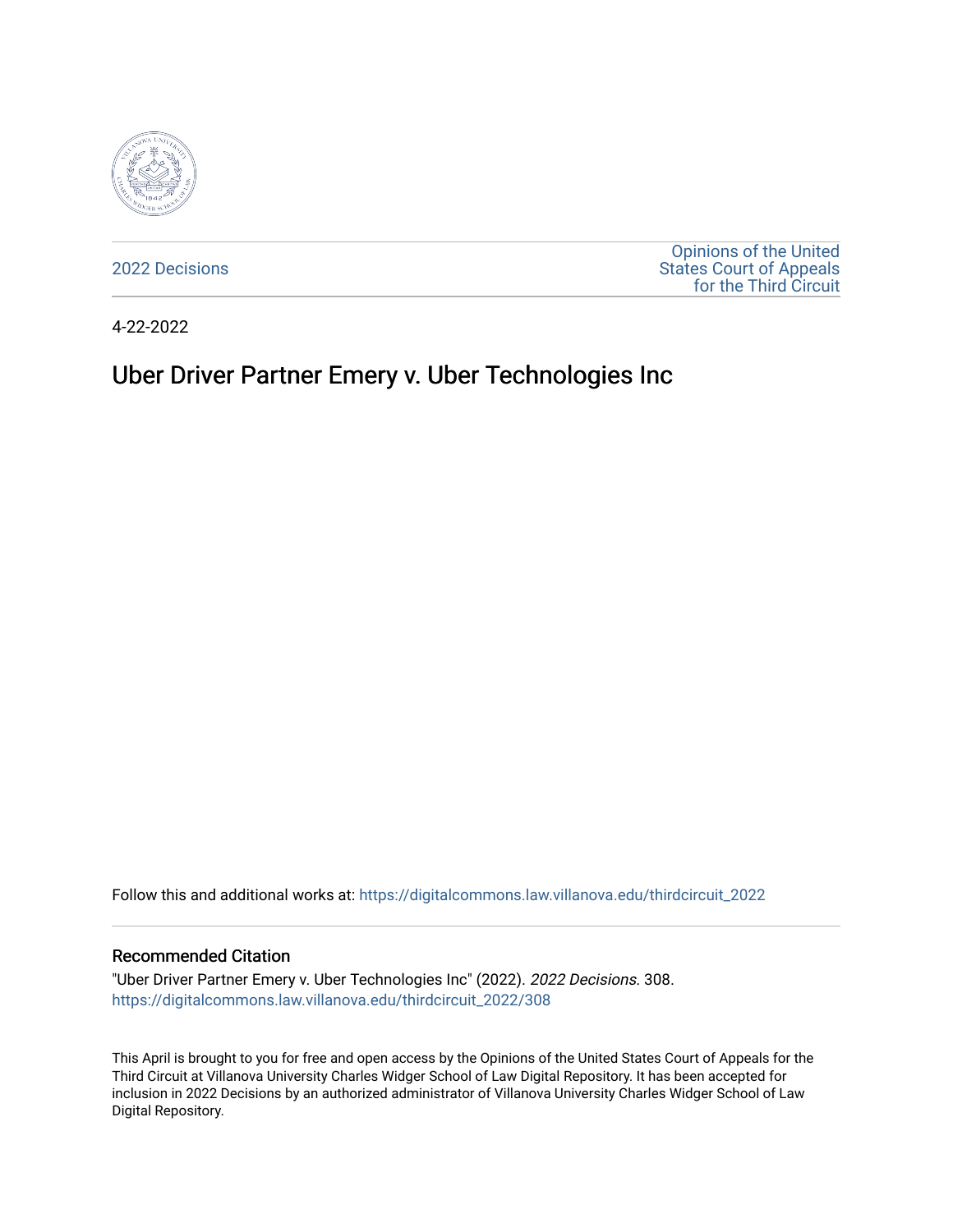### **NOT PRECEDENTIAL**

## UNITED STATES COURT OF APPEALS FOR THE THIRD CIRCUIT

\_\_\_\_\_\_\_\_\_\_\_

No. 21-1710 \_\_\_\_\_\_\_\_\_\_

UBER DRIVER PARTNER EMERY, Appellant

v.

UBER TECHNOLOGIES INC, AND ITS SUBSIDARIES; RAISER LLC, A SUBSIDARY OF UBER TECHNOLOGIES INC.; UBER RIDER DINELY, A RIDER ON UBER TRIP ID#0D6A11CC-8797-42A1-A61A-B4C33625D04A (RIDER SCREEN NAME DINELY, 1/11/20 11:03 PM); UBER RIDER TAJI, BLACK SKIN COLOR FEMALES, RIDERS ON UBER TRIP ID#9D9C9201-08AD-4370-ACC8-452AB30DEE93 (RIDER SCREEN NAME: TAJI, 01/20/20 1:35 AM); UBER RIDER JAMES, PICKED UP IN BELMAR AREA OF THE JERSEY SHORE; UBER'S INVESTIGATION TEAM AND MANAGERS THEREOF, IN PERSONAL OR OFFICIAL CAPACITY WITH UBER; UBER'S CRITICAL SAFETY RESPONSE TEAM AND MANAGERS THEREOF; UBER DRIVER SUPPORT TEAM AND MANAGERS THEREOF; DARA KHOSROWSHAHI, UBER'S CEO; UBER'S SENIOR MANAGEMENT, IN PERSONAL OR OFFICIAL CAPACITY WITH UBER

> On Appeal from the United States District Court for the District of New Jersey (D.C. Civil Action No. 3-20-cv-05156) District Judge: Honorable Freda L. Wolfson

\_\_\_\_\_\_\_\_\_\_\_\_\_\_\_\_\_\_\_\_\_\_\_\_\_\_\_\_\_\_\_\_\_\_\_\_

\_\_\_\_\_\_\_\_\_\_\_\_\_\_\_\_\_\_\_\_\_\_\_\_\_\_\_\_\_\_\_\_\_\_\_\_

Submitted Pursuant to Third Circuit LAR 34.1(a) March 24, 2022 Before: MCKEE, SHWARTZ and MATEY, Circuit Judges

(Opinion filed: April 22, 2022)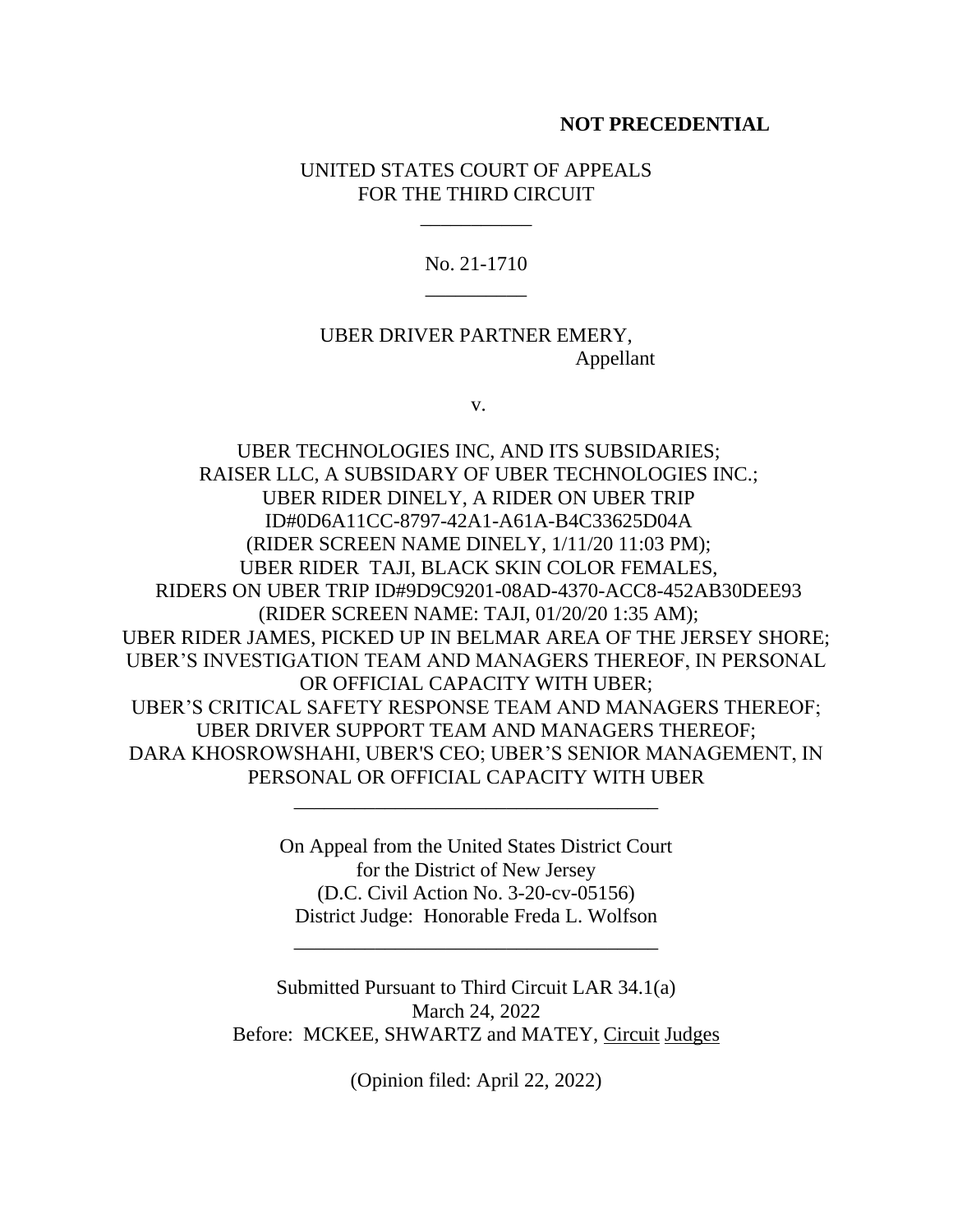# OPINION\* \_\_\_\_\_\_\_\_\_\_\_

\_\_\_\_\_\_\_\_\_\_\_

## PER CURIAM

Appellant Uber Driver Partner Emery ("Emery")<sup>1</sup> appeals the District Court's order dismissing his claims. For the following reasons, we will affirm.

Emery filed a complaint against Uber Technologies, Inc., a rideshare services company, and its subsidiary,<sup>2</sup> Raiser LLC (collectively "Uber"), alleging claims for sexual harassment and hostile work environment. The claims stem from incidents which allegedly occurred during three "trips" Emery made while working as an Uber driver. The complaint also named as defendants Uber's investigations, critical safety response, and driver support teams and their managers, Uber's CEO Dara Khosrowshahi and Senior Management, and three Uber riders (collectively "Individual Defendants"). In the operative amended complaint, Emery alleged violations of his civil rights under 42 U.S.C. § 1981 and the New Jersey Law Against Discrimination (NJLAD), N.J.S.A.  $§ 10.5-12(1)$ , as well as contract and tort claims.

<sup>\*</sup> This disposition is not an opinion of the full Court and pursuant to I.O.P. 5.7 does not constitute binding precedent.

<sup>&</sup>lt;sup>1</sup> Appellant proceeded in the District Court under the pseudonym "Emery" without permission of the Court as required under Fed. R. Civ. P. 10(a). In light of its disposition, the District Court noted but did not address the issue. We do the same.

<sup>2</sup> Throughout the proceedings, "Subsidiary" and "Subsidiaries" are misspelled in the caption.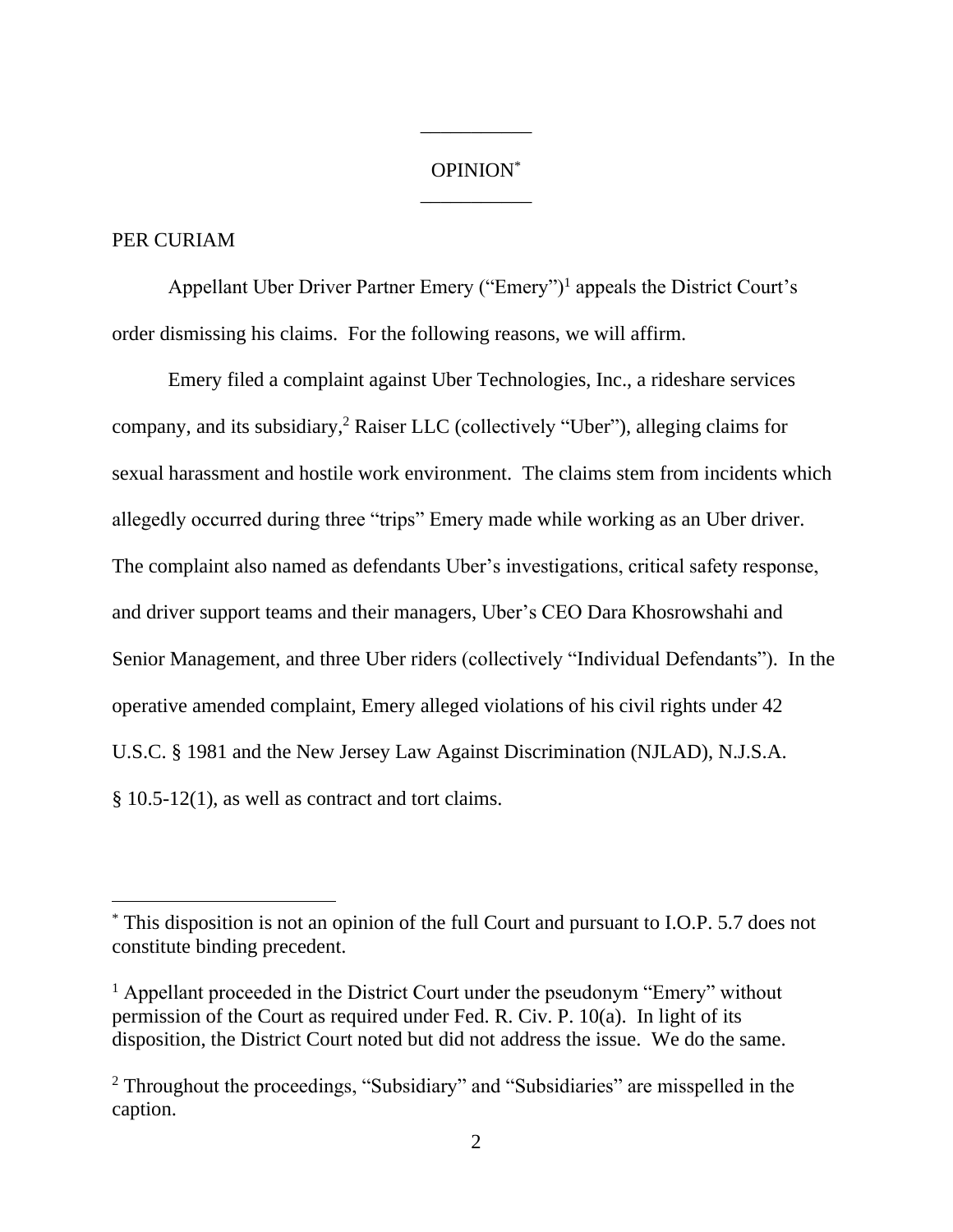The District Court granted the Uber defendants' motion to dismiss the complaint on all counts pursuant to Fed. R. Civ. P. 12(b)(6). See ECF No. 37. It dismissed the complaint without prejudice as to the three riders pursuant to Fed. R. Civ. P. 4(m) for failure to serve, and with prejudice as to all other defendants. Emery has appealed.

We have jurisdiction over this appeal pursuant to  $28$  U.S.C. § 1291.<sup>3</sup> We exercise plenary review over a dismissal pursuant to Fed. R. Civ. P. 12(b)(6), see Spruill v. Gillis, 372 F.3d 218, 226 (3d Cir. 2004), and ask whether the complaint contained "sufficient factual matter, accepted as true, to 'state a claim to relief that is plausible on its face." Ashcroft v. Iqbal, 556 U.S. 662, 678 (2009) (citation omitted).

Emery began working as an independent contractor for Uber pursuant to a Technology Services Agreement (TSA) signed in 2015. He used Uber's smartphone application, the Uber App, to connect with users ("riders") requesting transportation services. As the District Court noted, Emery, who is black, alleged that, sometime in 2017, "Uber Rider/Customer/User James" ("Rider James") repeatedly "made raciallytinged remarks about Emery's genitals while proposing that they have sex." ECF No. 37 at 12. Emery did not report the incident to Uber. Next, on January 11, 2020, "Uber

<sup>&</sup>lt;sup>3</sup> Although the Uber riders were dismissed without prejudice for failure to serve pursuant to Rule 4(m), parties who have not been served are not parties within the meaning of Fed. R. Civ. P. 54(b). See United States v. Studivant, 529 F.2d 673, 674 n.2 (3d Cir. 1976); Gomez v. Gov't of the V.I., 882 F.2d 733, 735-36 (3d Cir. 1989). Accordingly, Emery appeals from a final, appealable order. Emery also appeals the District Court's prior order vacating an entry of default against all Individual Defendants. See ECF No. 28. For the reasons outlined by the District Court, it properly exercised its discretion to vacate the order. See Zawadski de Bueno v. Bueno Castro, 822 F.2d 416, 419-20 (3d Cir. 1987) (discussing factors to consider when reviewing a district court's decision to vacate a default judgment).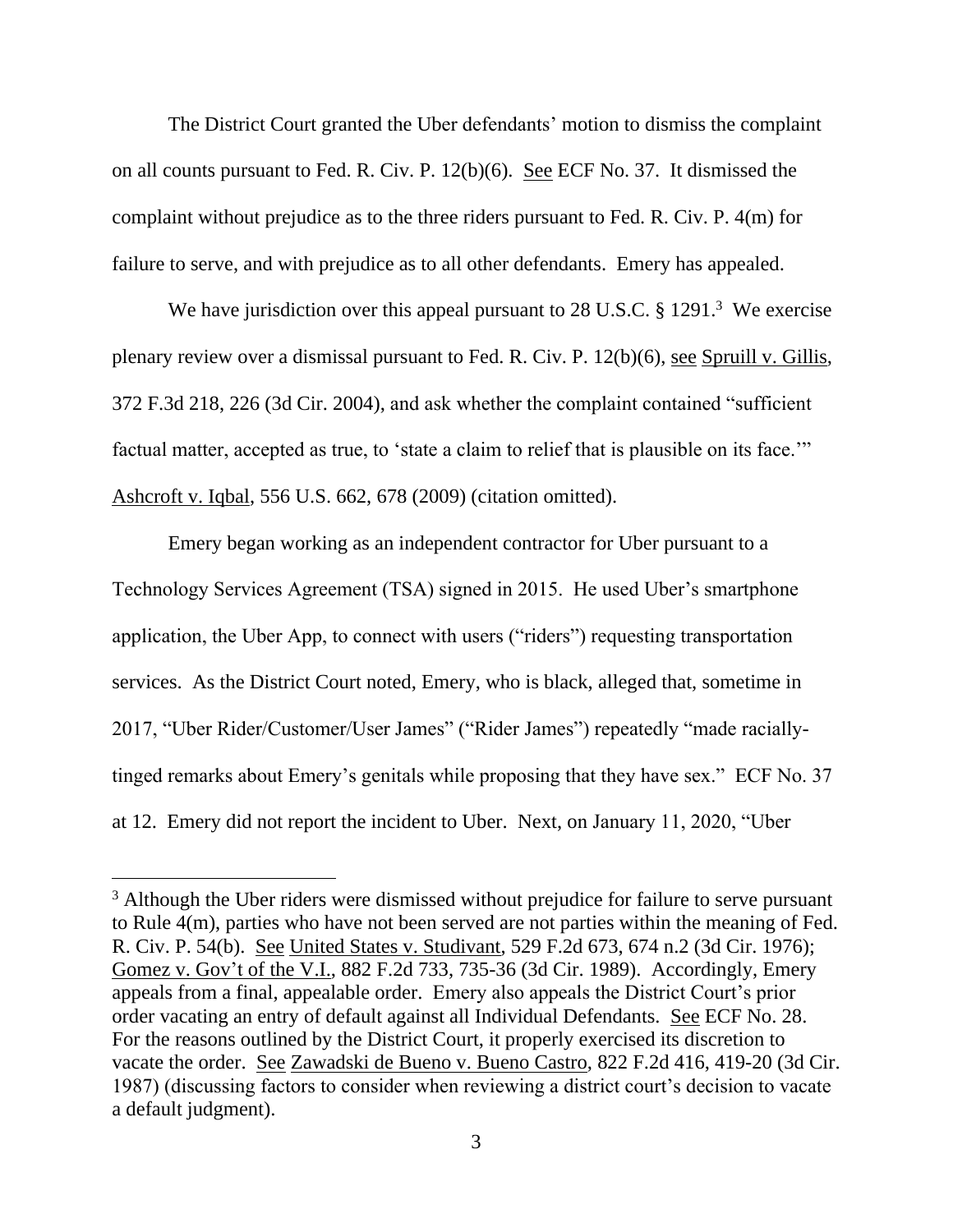Rider/Customer/User Dinely" ("Rider Dinely") allegedly demanded that Emery make a few stops prior to arriving at her destination. When he declined, Dinely stated that she "very often" asked "black Uber drivers' to take her places and they would just comply without asking her any questions." ECF No. 8 at  $\P$  142. Using the Uber App, Emery reported Dinely to Uber as "rude." Id. at ¶ 159. Shortly thereafter, Emery's account was placed on hold, pending an investigation of a rider complaint. When contacted by a member of Uber's investigation team, Emery reiterated that Dinely was "rude." Id. at ¶¶ 165-66. Within hours of that call, his account was reactivated. Finally, on January 20, 2020, "Uber Riders/Customers/Users Taji and her friend" ("Rider Taji and her friend") allegedly made sexual demands and race-specific remarks about Emery's genitals, and insulted him "with many more sexual and cuss words." Id. at  $\P$  184-85, 196. Emery reported the incident to Uber, which indicated that it would investigate. Two days later, Uber deactivated Emery's Uber account, allegedly for "inappropriate behavior/conduct." Id. at ¶ 202.

Based on these three interactions with riders, Emery alleged three violations under § 1981, including claims for disparate treatment, hostile work environment, and retaliation.<sup>4</sup> See generally Brown v. J. Kaz, Inc., 581 F.3d 175, 181 (3d Cir. 2009) (holding that an independent contractor may bring discrimination claims under § 1981 against her employer). To survive a motion to dismiss on these claims, Emery had to allege "enough facts to raise a reasonable expectation that discovery w[ould] reveal

<sup>&</sup>lt;sup>4</sup> The District Court gleaned seven counts from Emery's 442-paragraph amended complaint. Emery does not dispute the District Court's construction of his claims.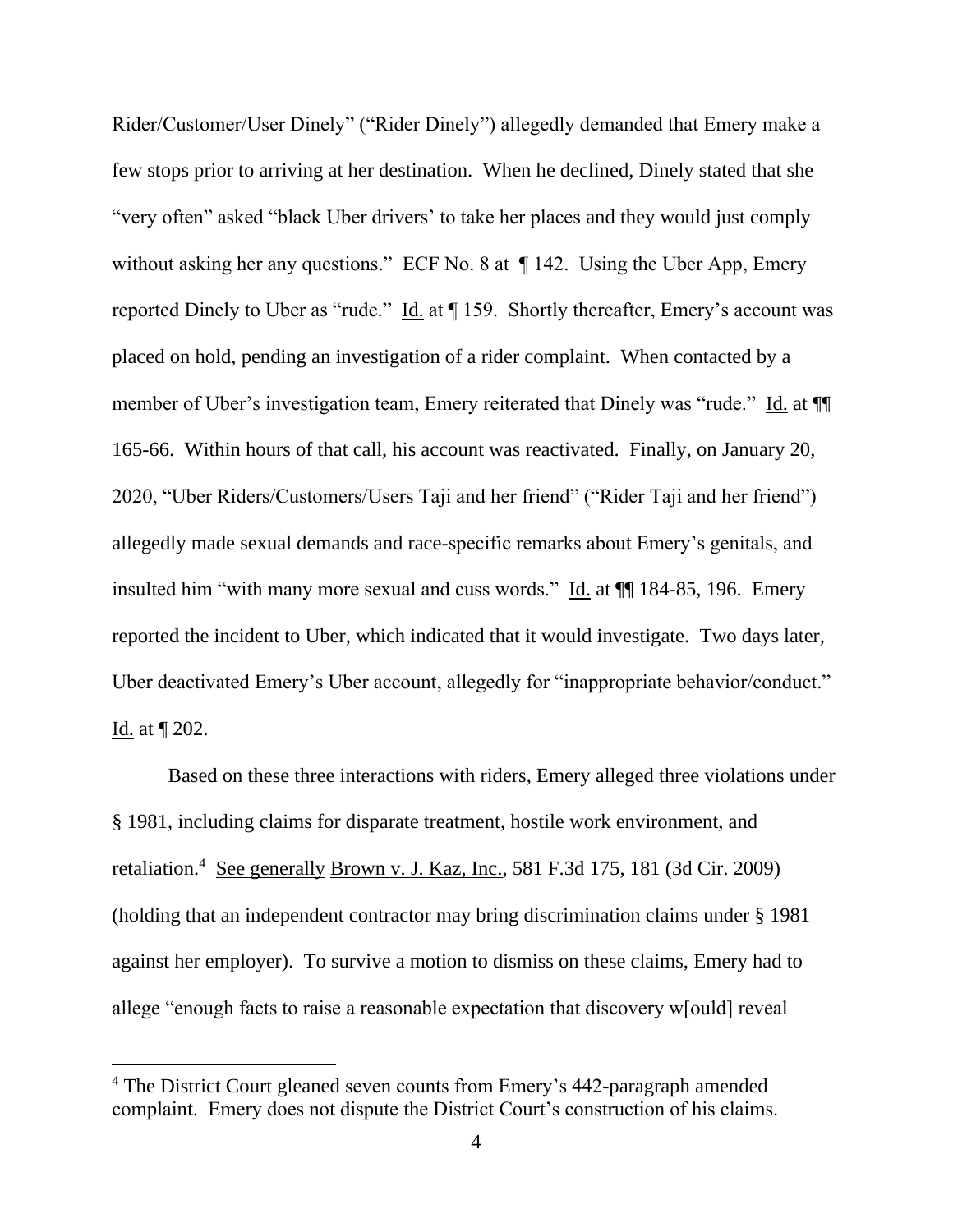evidence of the necessary element[s]." Connelly v. Lane Const. Corp, 809 F.3d 780, 787 (3d Cir. 2016) (internal quotation marks omitted).

In claiming that Uber subjected him to disparate treatment based on his race, Emery alleged that Uber did not deactivate the accounts of "white citizens" who refused to submit to riders' race-based sexual advances. ECF No. at ¶238. We agree with the District Court that Emery failed to allege facts to support his conclusory allegations. In particular, the complaint is devoid of facts from which the District Court could infer that Uber deactivated his account because of his race. See Comcast Corp. v. Nat'l Ass'n of African Am.-Owned Media, 140 S. Ct. 1009, 1019 (2020) (recognizing that, to prevail on a § 1981 claim, a plaintiff must "initially plead . . . that, but for race, [he] would not have suffered the loss of a legally protected right"). To the extent that Emery attempted to raise an inference of discrimination based on disparate treatment with "white citizens," he failed to allege facts to suggest that he was treated differently than similarly situated Uber drivers who were not in a protected class. See Jones v. Sch. Dist. of Philadelphia, 198 F.3d 403, 410-11 (3d Cir. 1999).

Emery next claimed that Uber created a hostile work environment by failing to respond to his complaints about the Defendant-riders. Even construing the complaint liberally, as the District Court did, to allege that the riders' remarks were motivated substantially by Emery's race, we agree that the claim fails. See ECF No. 37 at 10 fn.7. An employer may be liable for a hostile work environment created by a third-party's conduct "of which [it] knew or should reasonably should have known." Beckford v. Dep't of Corrs., 605 F.3d 951, 957-58 (11th Cir. 2010) (noting that "it makes no

5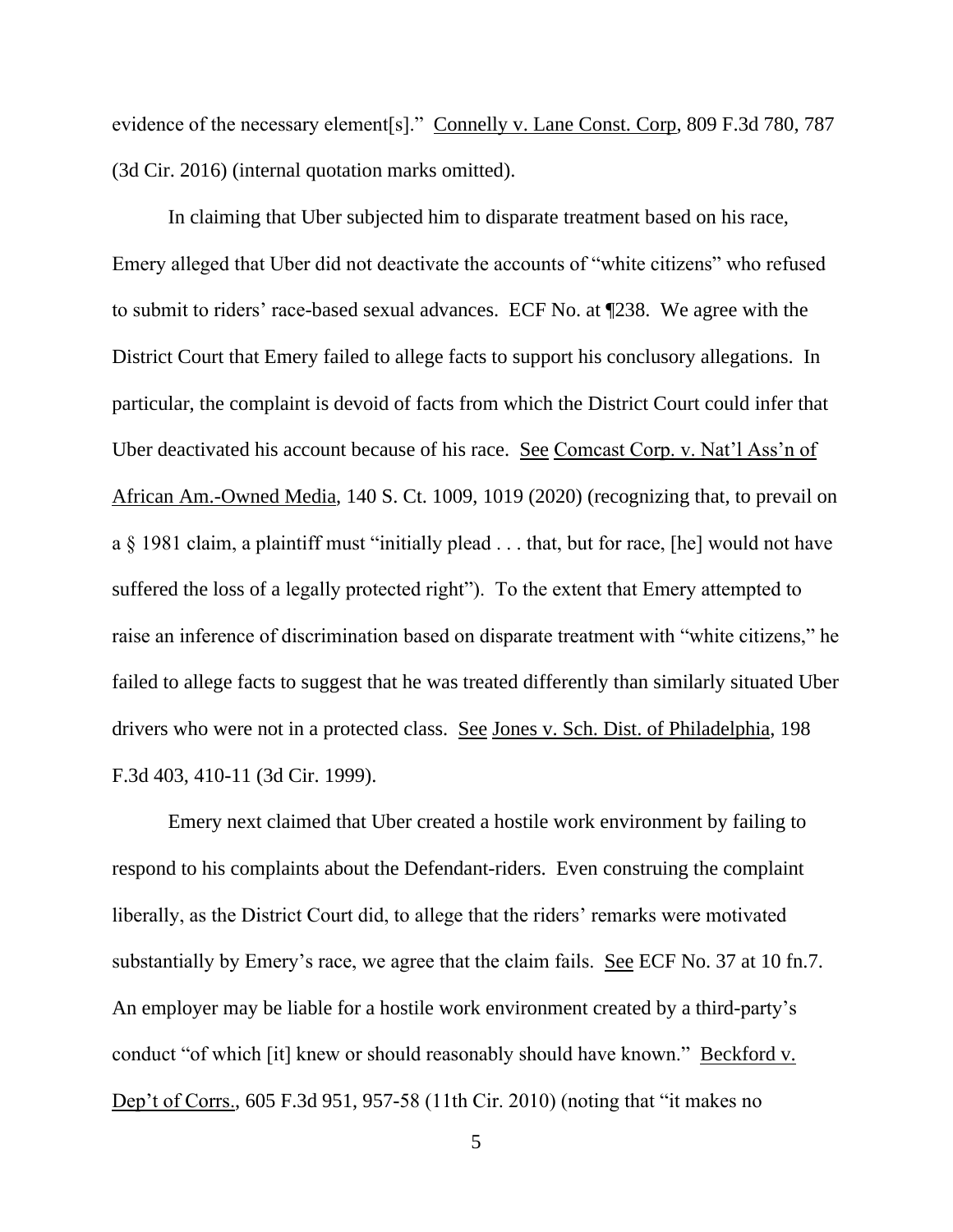difference whether the person whose acts are complained of is an employee, an independent contractor, or for that matter a customer" (citation omitted)). Emery did not report Rider James' conduct to Uber, and he alleged only that he reported Rider Diner as "rude."<sup>5</sup> As a result, Uber was not on notice of any prior racially discriminatory conduct when Emery reported the incident with Rider Taji and her friend; therefore, it could not be liable for failing to take remedial action. See Hales v. Casey's Mktg. Co., 886 F.3d 730, 735 (8th Cir. 2018) (recognizing that "[a]n employer's liability turns on whether [it] was aware of the conduct and whether it took appropriate action to remedy the circumstances in a timely and appropriate manner").

Emery's claim that Uber retaliated against him for reporting riders after "reject[ing] [their] improper Demands/Requests and sexual fantasies/advances/schemes" similarly fails because he does not allege that he complained to Uber that the riders' remarks were race-based. See Castleberry v. STI Grp., 863 F.3d 259, 267 (3d Cir. 2017) (noting that "[i]n a retaliation case a plaintiff must demonstrate that there had been an underlying § 1981 violation"). Rather than racial harassment, his pleadings suggest that he complained of the riders' "sexual harassment." See ECF No. 25-15; Pro Se Brief at 12-15. Because Emery's state law discrimination claims under NJLAD parallel his § 1981 claims, they were also subject to dismissal. See Aman v. Cort Furniture Rental

<sup>&</sup>lt;sup>5</sup> Emery argues that the District Court wrongly assumed that he only reported Rider Dinely as "rude," and that it overlooked "several in-depth conversations" he had with Uber about Rider Diner's conduct. Pro se Br. at 6-12. But he points to evidence he presented in a post-judgment motion, the denial of which he did not appeal. Moreover, Emery does not allege that he specifically complained to Uber about any racially offensive behavior by Rider Dinely.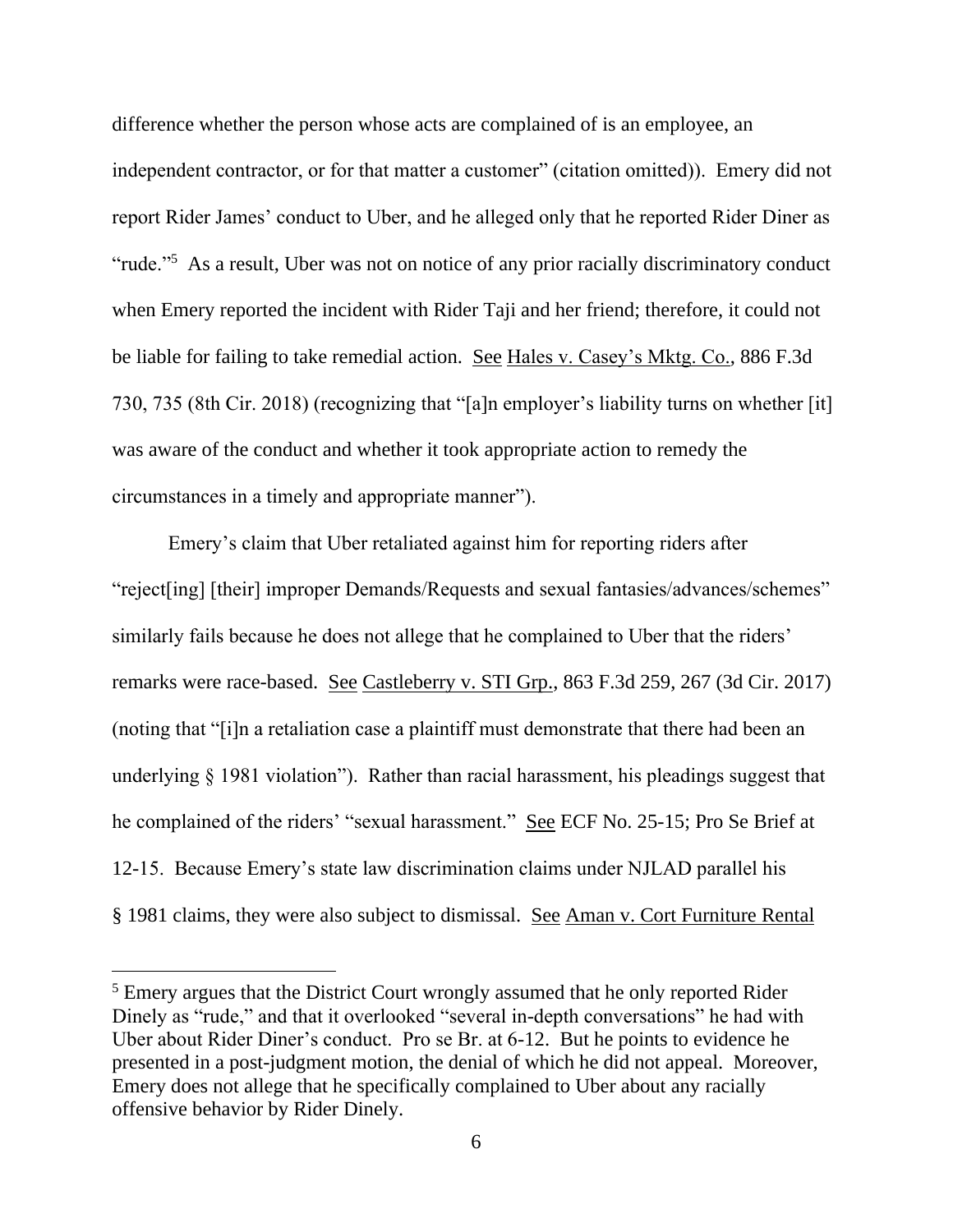Corp., 85 F.3d 1074, 1087-88 (3d Cir. 1996) (recognizing that New Jersey "adopted the [United States] Supreme Court's analysis of unlawful discrimination claims brought under Title VII"); see also Schurr v. Resorts Int'l Hotel, Inc., 196 F.3d 486, 499 (3d Cir. 1999) (recognizing that "the elements of employment discrimination under Title VII are identical to the elements of a section 1981 claim"). And because there were no viable claims under the NJLAD against Uber, the subsidiary claims for aiding and abetting failed as a matter of law. See Cicchetti v. Morris Cty. Sheriff's Office, 947 A.2d 626, 645 (N.J. 2008).

Emery does not meaningfully challenge the dismissal of his contract and tort claims (Counts IV-VII in the District Court). See Geness v. Cox, 902 F.3d 344, 355 (3d Cir. 2018) ("It is well settled that a passing reference to an issue will not suffice to bring that issue before this court." (internal quotation marks omitted)). In any event, we would affirm their dismissal for the reasons provided by the District Court. And we need not address his argument that the District Court abused its discretion in dismissing the claims against the Uber riders for failure to serve process where it is clear that the complaint failed to state a claim for relief against them. See Tourscher v. McCullough, 184 F.3d 236, 240 (3d Cir. 1999) (noting that we may affirm on any grounds supported by the record). Finally, we agree with the District Court that Emery had the opportunity to address the pleading deficiencies in his amended complaint, and that any further amendment would be futile. See Jablonski v. Pan Am. World Airways, Inc., 863 F.2d 289, 292 (3d Cir. 1988) (explaining that "[a]mendment of the complaint is futile if the